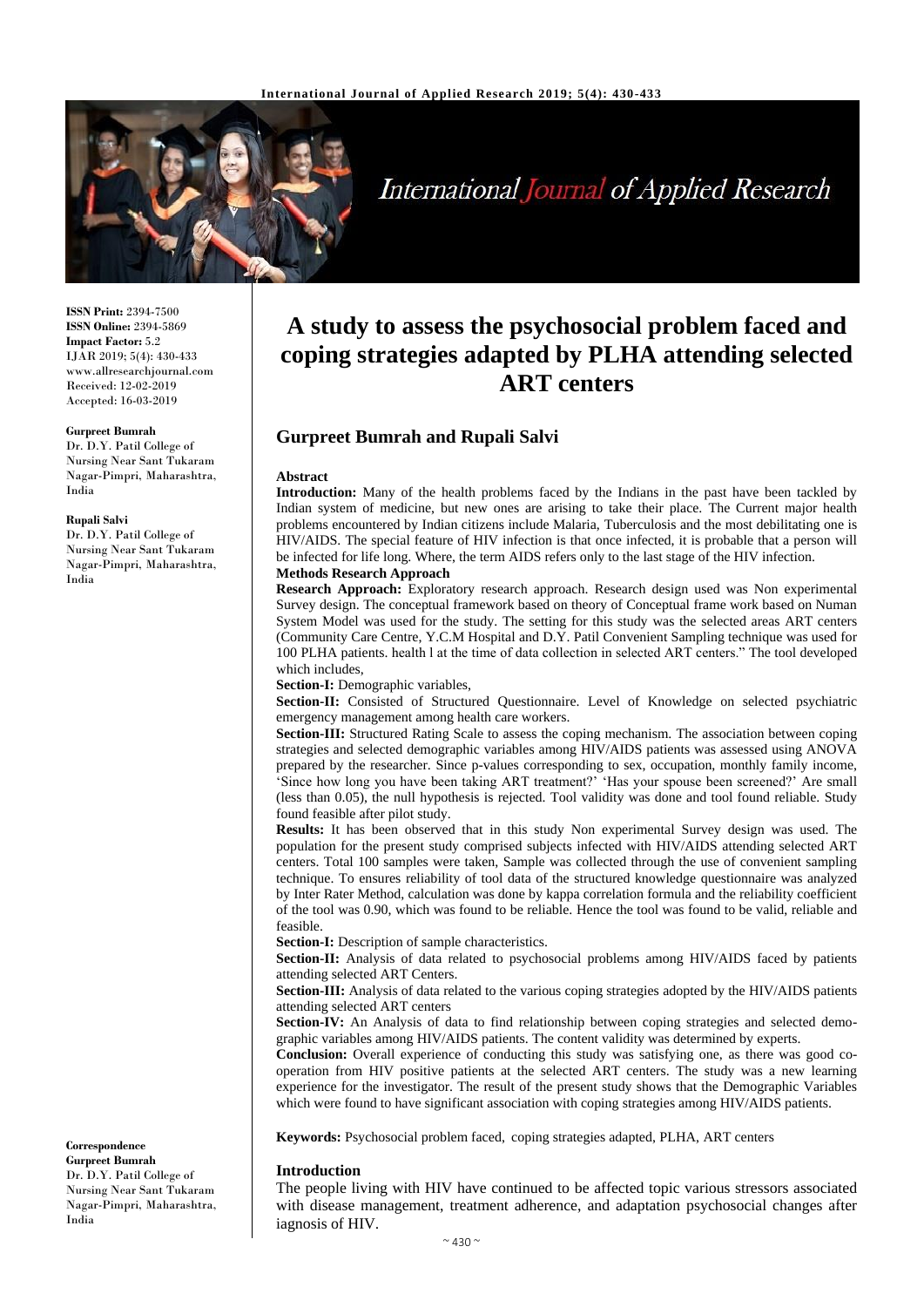Increased knowledge of effective ways to cope with the stress associated with HIV is critical to helping individuals with HIV to maintain psychological and physical wellbeing. Acquired Immuno Deficiency Syndrome (AIDS) caused by Human Immuno-Deficiency Virus (HIV). The virus attacks the immune system leaving the individual susceptible to life threatening infections and cancers. Common bacteria, yeast, parasites and viruses that usually do not cause serious disease in the people with healthy immune systems can turn deadly for AIDS patients.

#### **Research Design**

The research design selected for the study was Non experimental Survey was used.

#### **Research Setting**

The present study was conducted in the selected ART centers (Community Care Centre, Y.C.M Hospital and D.Y. Patil Hospital).Selection of the setting was done for the present.

#### **Population**

The population of the present study is subjects infected with HIV/AIDS attending selected ART centers.

#### **Sample**

In the present study the samples Male/Female Subjects aged (18-60yr) infected with HIV/AIDS attending Y.C.M Hospital, Community Care Centre, D.Y. Patil Hospital.

#### **Sample size**

The Sample size consisted of 100 PLHA patients.

## **Sample technique**

In the present study the sample was collected through Non probability convenient sampling technique.

#### **Criteria for selection of sample Inclusion Criteria**

- 1. Patients who fall in the age group of 18-60 years.
- 2. Patients those who were HIV/AIDS positive & attending Selected ART centers.
- 3. Patients who were available at the time of data collection.

## **Exclusion criteria**

1. Patients who were not willing to participate in Research.

## **Development of tool**

- 1. Review of literature.
- 2. Personal consultation and discussion with the nursing.
- 3. Experts and neonatologists.
- 4. Content validity of the tool was done.
- 5. Reliability testing of the tool by using the inter rater method.
- 6. Pre-testing of the tool.
- 7. Content validity.8.Reliability.

# **Description of the tool**

In this study the tool consisted of**:** 

**Section A: Demographic Performa.** 

**Section B:** Structured Questionnaire Scale seeks information about psychosocial problems faced by PLHA.

**Section C:** Structured Rating Scale to assess the coping mechanism prepared by the researcher.

#### **Validity**

The tools and content were given to experts. Based on the suggestions given by the evaluators. After considering the experts suggestions and modifications, the tool was finalized.

#### **Reliability of the Tools**

The data of the structured knowledge questionnaire was analyzed by the reliability was done by Inter Rater Method, calculation was done by kappa correlation formula and the reliability coefficient of the tool was 0.90, which was found to be reliable. Hence the tool was found to be valid, reliable, and feasible.

#### **Ethical consideration**

- Researcher had obtained approval from appropriate review boards to conduct the study.
- Researcher had taken formal permission from PLHA patients to conduct study.
- Only the samples who had signed the consent form are included in the study.
- Confidentiality of the data is maintained strictly.

#### **Plan for data collection**

- Ethical committee clearance
- Written permission was obtained from the medical superintendent of selected Y.C.M Hospital, Community Care Centre, D.Y.M. Patil Hospital.
- Consent from Subjects aged (18-60yr) infected with HIV/AIDS in selected hospital.
- The investigator approached the health care worker of selected samples, informed them regarding the objectives of the study and obtained their informed consent after assuring the confidentiality of the data.

## **Pilot study**

The pilot study was conducted on 10 HIV positive patients in Lokamanya Hospital, Chinchwad, Pune. No further changes were made in the tool after the pilot study. The main study was conducted on 29 July 2013 in Dr. D.Y. Patil ACS College, Pimpri, Pune. Data were analyzed by using Descriptive and Inferential Statistics. The hypotheses had been tested at 0.05 level of significance. The findings of the study revealed that PLHA at ART centers were not adequate. After examining with structure questionnaires, psychosocial problems scored moderate and Majority of 85% of the HIV/AIDS patients had good coping (Score31- 50).

# **Data analysis and interpretation**

Sample characteristics in frequency and percentage of health care workers. Paired t test, are used to compare the level of knowledge on Selected psychiatric emergency management in pre-test and post test. Chi Square test is used to associate the socio demographic variable with the level of knowledge.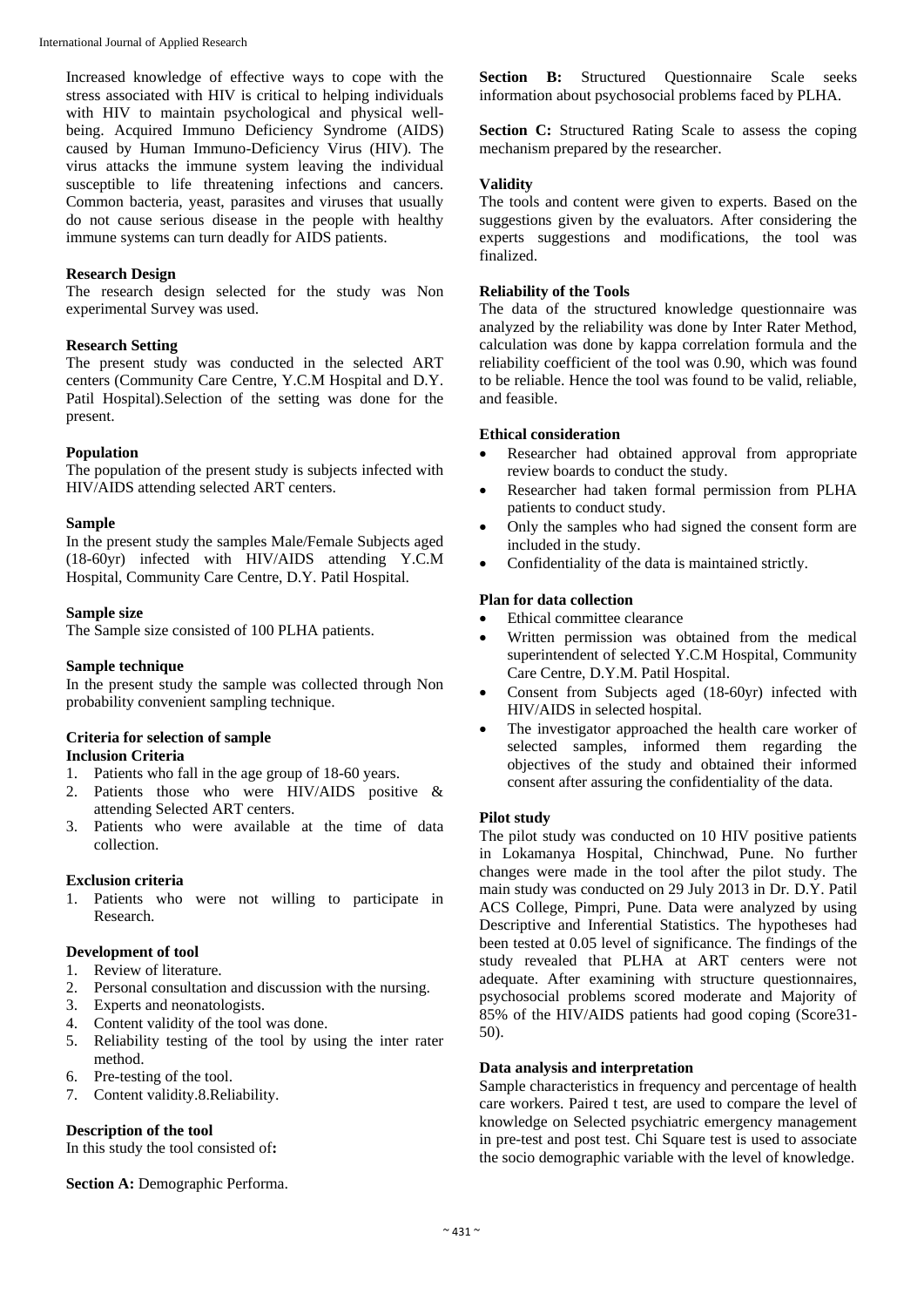#### **Result**

#### S**ection I: Frequency and percentage distribution of selective Demographic Variables**

Majority findings were, (39%) were from age group36- 45,(82%) were males, (94%) were Hindu, (54%) were from Urban areas, (41%)were from joint family,(45%) educated up to11th-12th, (32%) had monthly income of Rs.5000- 10000, (36%) were diagnosed for 2-4 years, (39%) were taking ART treatment from 2 years, (64%) had their spouses for HIV screened.

#### **Section II: Analysis of data related to psychosocial problems among HIV/AIDS faced by patients attending selected ART Centers**

Majority (63%) of the HIV/AIDS patients had severe psychosocial problems and (37%) had moderate psychosocial problems. (53%) felt moderately that they were not themselves where (41%) felt with severe intensity that they are not themselves. Majority i.e (62%) had moderate trouble while sleeping where (34%) had severe trouble while sleeping. (44%) moderately felt inability/extreme stress with the workload that they handled and (41%) felt it severely. More than half (52%) of them severely often felt anxious. (47%) severely got irritated at simple situation. (51%) severely got angry when they were not able to solve a situation at once. Majority of (76%) moderately often got55 tensed with monotonous activities of daily living. (57%) got moderate headache or stiffness/ tension in their muscles & back and (33%) got mild. (64%) felt moderate inability to concentrate or to remember things. Majority of (80%) often moderately felt stomach upset, increasing heartbeat or sweaty palms.

#### **Section III: Analysis of data related to the various coping strategies adopted by the HIV/AIDS patients attending selected ART centers**

(85%) of the HIV/AIDS patients had good coping (Score 31-50), (14%) had average coping (Score 21-30) and only 1% of them had poor coping (Score 0-20).(72%) of the HIV/AIDS patients rarely wished that after HIV infection the situation would go away or somehow will be over with. More than half (55%) usually found multiple solutions to a single problem. (64%) always hoped that a miracle would happen even though they are infected with HIV.(54%)of the rarely thought that things would change & it would get better. (69%) rarely felt that time would make a difference after HIV infection. (54%) rarely expected sympathy & understanding from others. (69%) of them rarely feel good after sharing their feelings with others. (69%) rarely had been inspired to do something creative from other HIV infected person. (67%) of them rarely let their feelings out.

#### **Section IV: An Analysis of data to find relationship between coping strategies and selected demographic variables among HIV/AIDS patients**

The association between coping strategies and selected demographic variables among HIV/AIDS patients was assessed using ANOVA\*.

#### **Conclusion**

The overall experience of conducting this study was satisfying one, as there was good co-operation from HIV positive patients at the selected ART centers. The study was a new learning experience for the investigator. The result of

the present study shows that the Demographic Variables which were found to have significant association with coping strategies among HIV/AIDS patients.

#### **Discussion**

Coping strategies was conducted by on the level of depression and coping pattern in HIV positive patients. 51 newly diagnosed HIV patients ( $M=34/F=17$ ), were selected for the study from the HIV Clinic, SRU. Hamilton Depression Rating Scale and Ways of Coping were used to evaluate the levels of depression and to identify their different coping styles. Descriptive and inferential statistics were used to analyze the data.

### **Limitations**

- 1. The study was conducted to only one group of 100 HIV positive patients at selected ART centers in Pune, hence generalization was limited to the population under study.
- 2. The study did not use a control group and there was a threat to internal validity as the investigator had no control over the events that took place between the pretest and post test.
- 3. Extraneous variables such as exposure to mass media were beyond researcher's control.

#### **Recommendations**

- 1. A similar study can be replicated on a larger sample with different demographic characteristics.
- 2. A similar study can be replicated with broader content area on psychosocial problems and also coping strategies.
- 3. A similar study can be done in different setting.
- Same study can be conducted by using different set of questionnaires.

#### **Acknowledgement**

"I will praise you, Lord, with all my heart; I will tell of all the wonderful things you have done." This effort in my academic pursuit would not have been a reality but for the constructive support, guidance and encouragement by a number of people, whose help, I specially recognize through this study. With profound joy and deep sense of gratitude, I thank God Almighty for his able providence, throughout the course of this project. It is because of the Almighty that the investigator has been able to drive all strength to complete this study. No words can express my heartfelt gratitude to my Guide Mrs. Rupali Salvi Associate Professor and I also thanks to research coordinator Mrs. D. Priya, Lecturer, Dr D.Y. Patil College of Nursing, for her expert positive and supportive guidance. During my darkest, stressful moment, my guide and coordinator were like the rising sun casting brightness, hope and bringing life to the gloomiest areas.t heir humor, wisdom and expertise in projecting the positive aspects of any situation was the propelling force which culminated in this dissertation, the crowning glory of all my endeavors. I am thankful to both of them for their inspiration constant guidance, sustained patience, valuable suggestion and support and moreover encouragement right from the inception until the completion of study. I am deeply indebted to Mrs. Nisha Naik, class coordinator for expert guidance, sustained patience and valuable suggestions. I am grateful to Mrs. Khurshid Jamadar, Principal, Dr. D.Y. Patil College of Nursing, for continuous